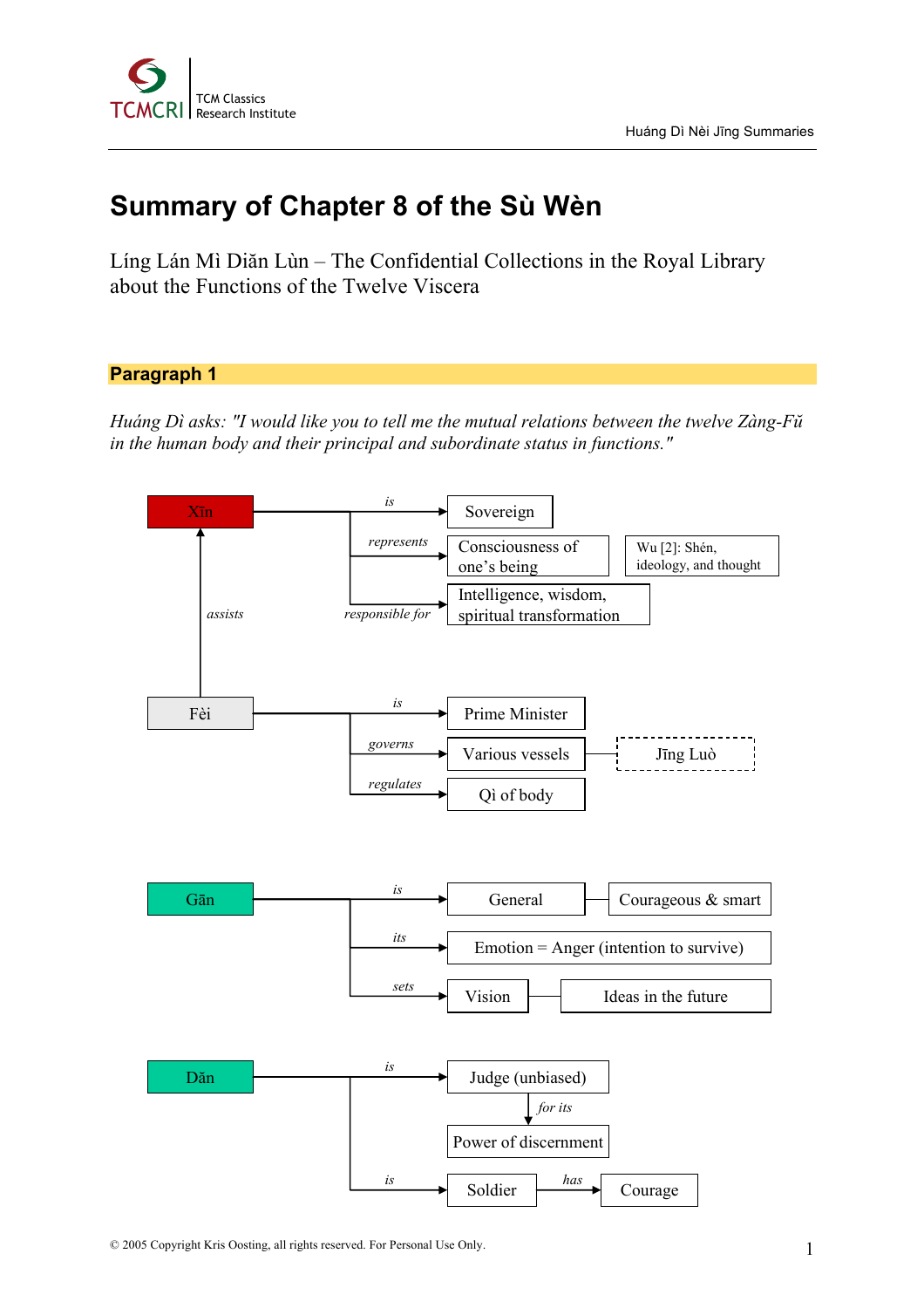

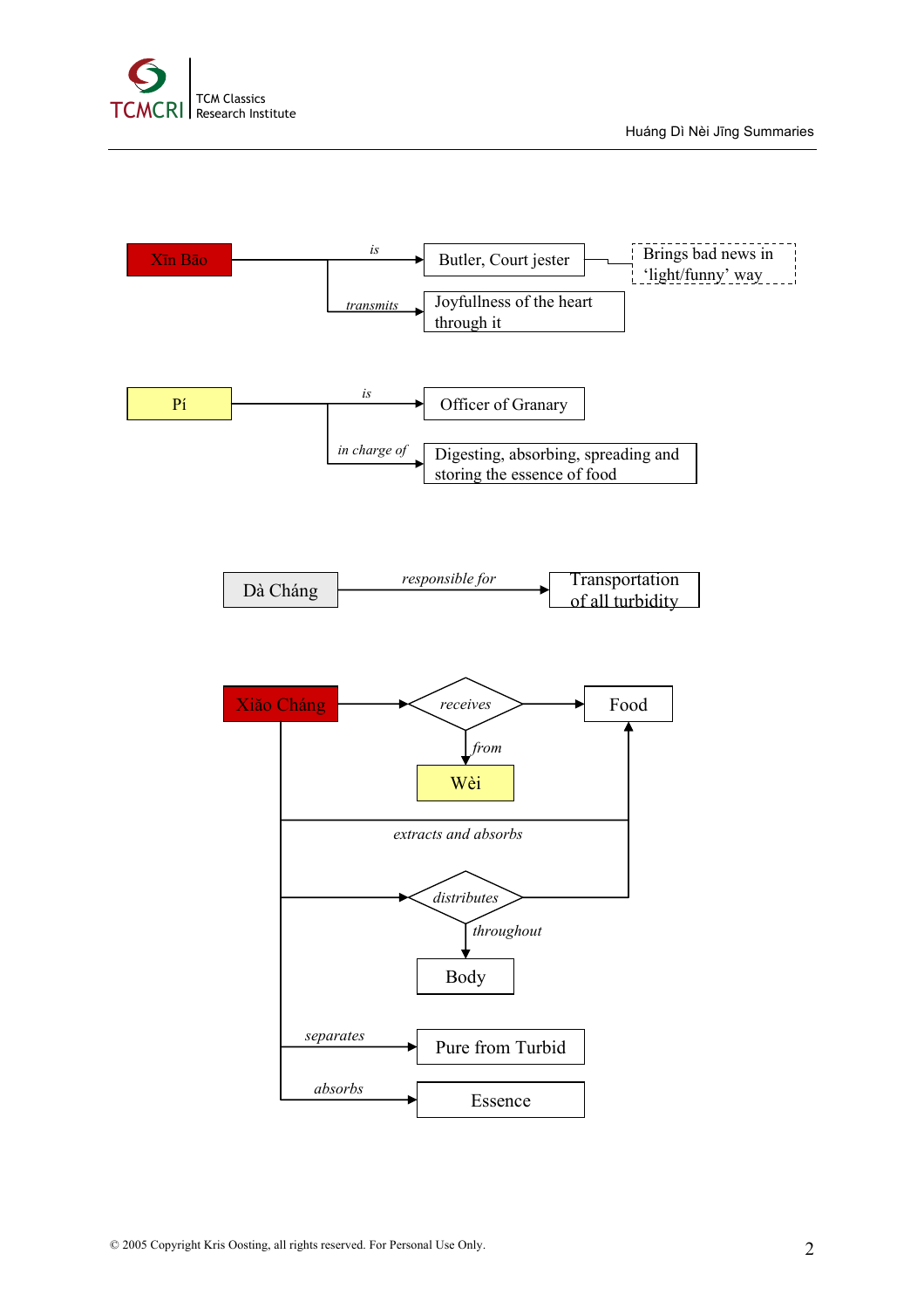



### **Paragraph 2**

Wu [2, p56] writes that the principle of health-preserving is subtle and hard to comprehend. Only by painstaking pondering during study one can maybe understand it. Then he writes about any tiny substance in nature that, when accumulated, forms the human body.

Maoshing Ni [4, p35] however, writes: "The principles of healing and medicine in general are difficult to grasp because many changes occur in illness, and the healing process must adapt to that." which is more or less the same as what Wu [2] writes.

But the [4] continues with: "It becomes difficult to know the root. The origin of illness can be so small and vague, in fact, so elusive, but the illness can still become substantial over time." Which is different than Wu's [2] line of the 'tiny substance'.